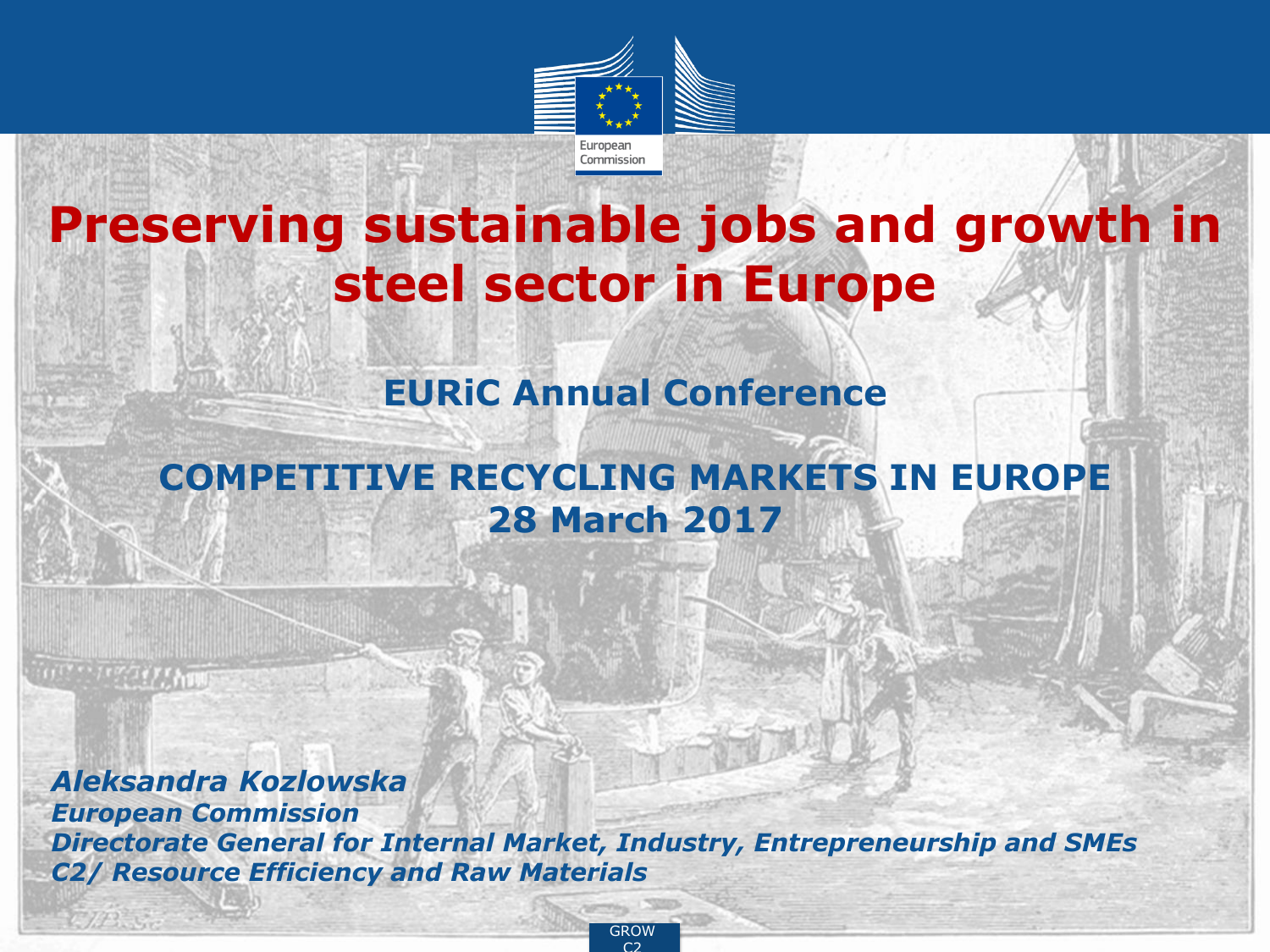

- The Commission presented on 16 March 2016 the Communication **Steel: Preserving sustainable jobs and growth in Europe** (COM(2016) 155)

#### **Rationale:**

A robust industrial base is essential for Europe's economic growth, preservation of sustainable jobs and our competitiveness on global markets

**BUT**

**THEREFORE**

*b*

*a*

Despite its strong potential, Europe's competitive position on the global steel market has deteriorated in the last few years

# *c*

Short-term and long-term measures are needed in response to these developments: best use needs to be made of all available instruments at European and national level to bring relief to the sector and accompany its modernisation.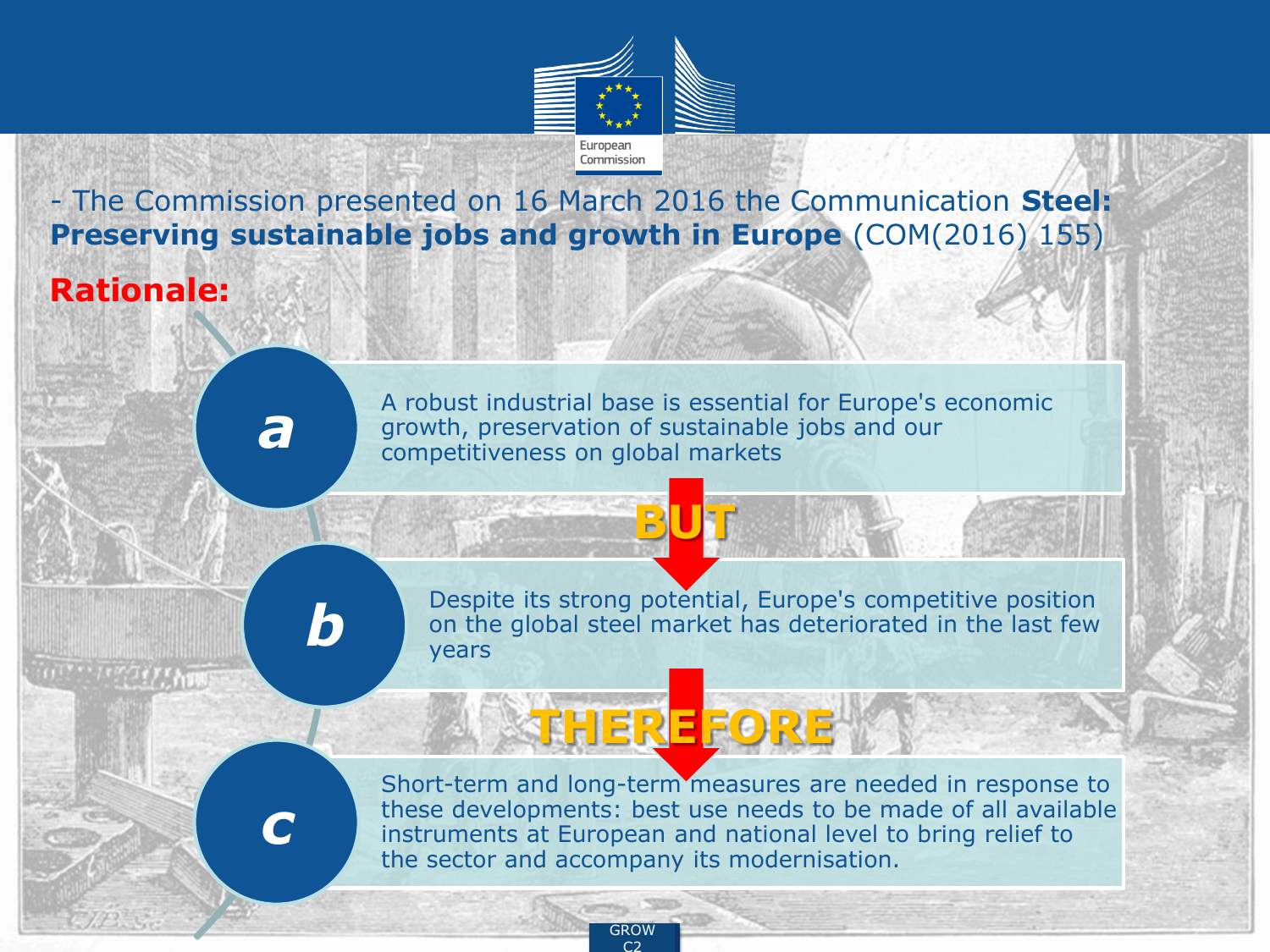

**E**<br>C<sub>2</sub> C2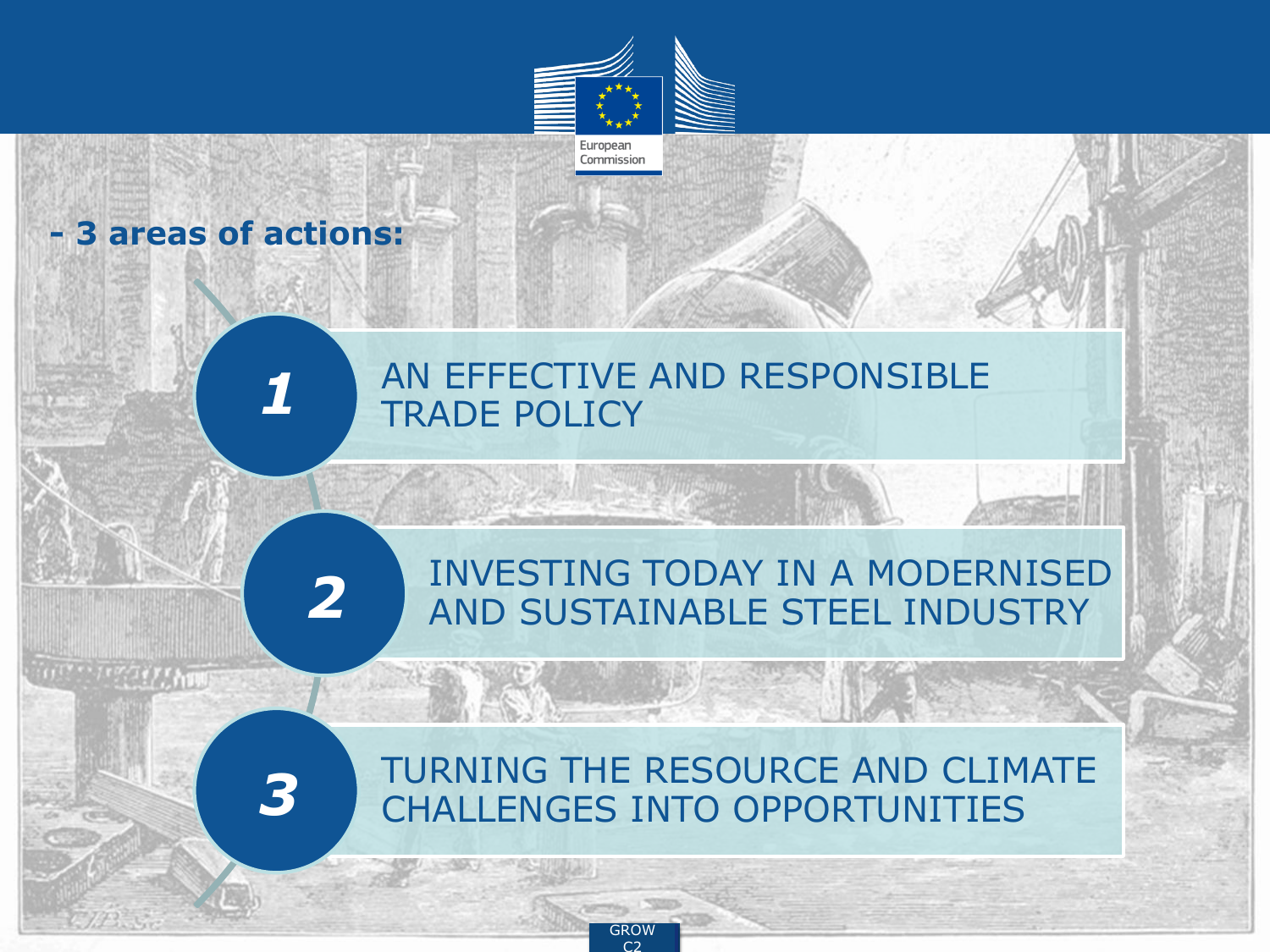

## **1) AN EFFECTIVE AND RESPONSIBLE TRADE**

**POLICY**

*1.a*

Current efforts to strengthen trade defence (threat of injury, registration of imports +retroactive application of duties)

Additional efforts to accelerate the process *1.b*

Modernisation of TDIs (LDR, ex-officcio) *1.c*

Tackling the causes of global overcapacity (bilateral - Steel Contact Groups, EU China Steel Platform; OECD Steel Committee ; G20 Global Forum) *1.d*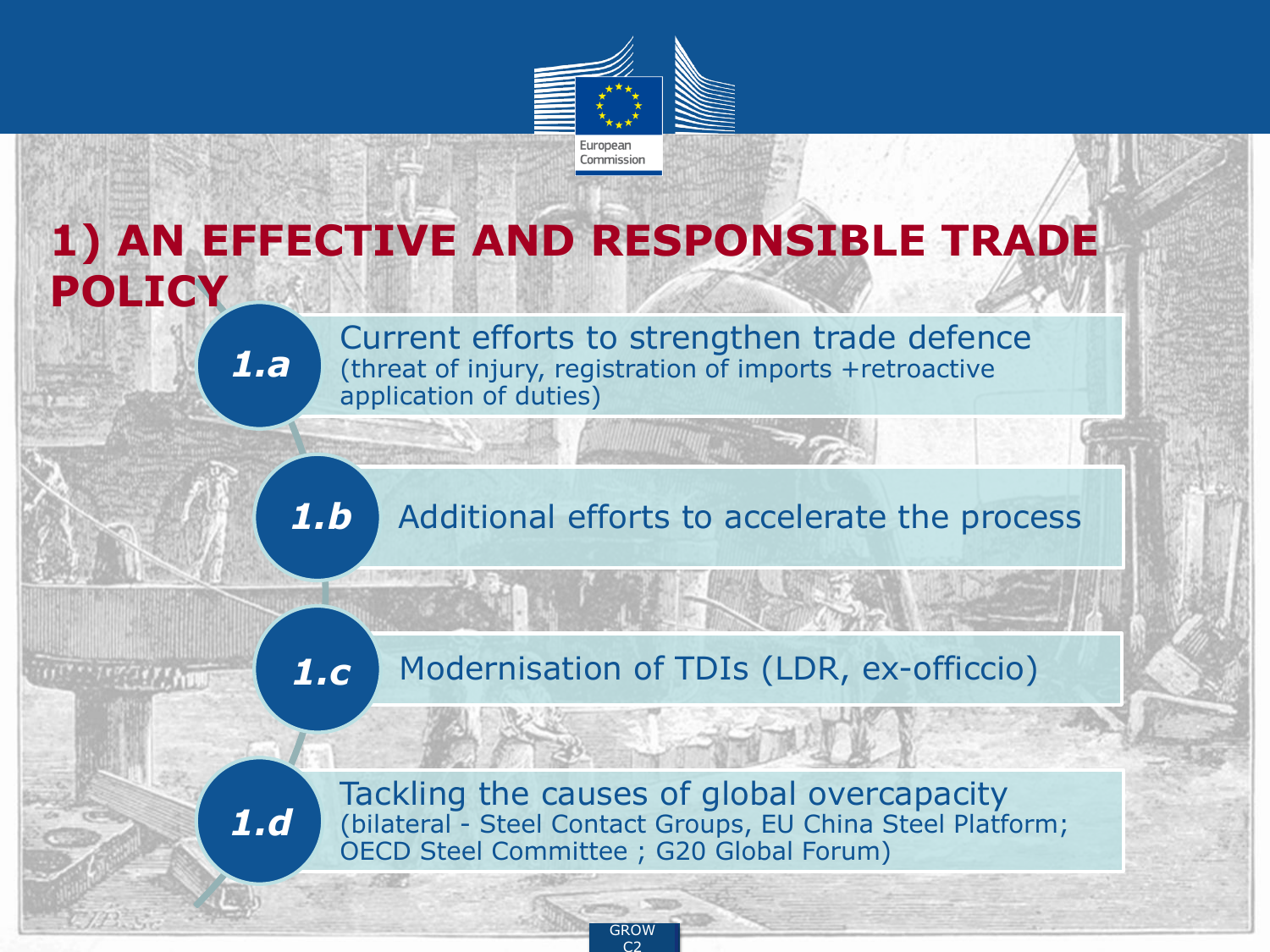

Commission

## **AN EFFECTIVE AND RESPONSIBLE TRADE POLICY – FOCUS on TDIs**

#### Current efforts to strengthen trade defence:

- anti-subsidy proceeding concerning imports of certain hot-rolled flat products originating in China (May 2016)
- threat of injury: investigation on hot-rolled flat steel (launched Feb 2016);
- registration of imports with a view to retroactively applying duties (recent AD investigations on cold-rolled);
- accelerate the adoption of provisional measures (i.e. increased use of written consultations, optimization of internal procedures  $\rightarrow$  -1 month);

- Modernisation of Trade Defence Instruments: commission proposal in 2013 (but MS have so far prevented this file from moving forward in the Council); in perspective: removal of LDR in case of market distortion and better definition of target profit  $+$  change in the regulation to speed up the procedure by up to 2 months; PRIOR SURVEILLANCE SYSTEM re-introduced in April 2016);

- Transparency commitments: 1) publication of executive summaries of requests for new investigations or reviews; 2) online platform for stakeholders involved in the ongoing proceedings

*1.d*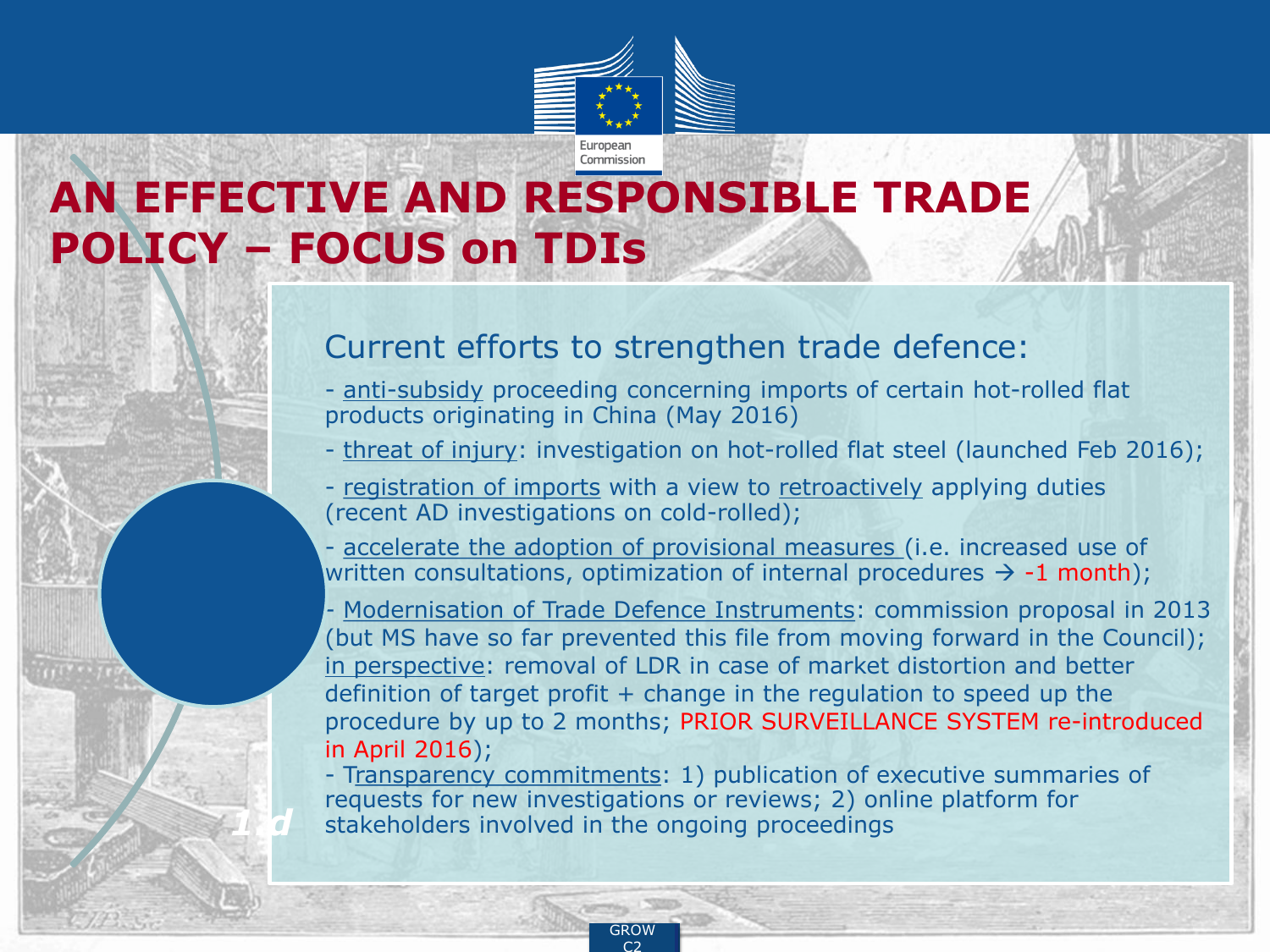

## **CURRENT AND NEW METHODOLOGY – general I**

## • Four conditions to impose a trade defence measure:





**interest**



•New methodology only affects first condition, namely establishing dumping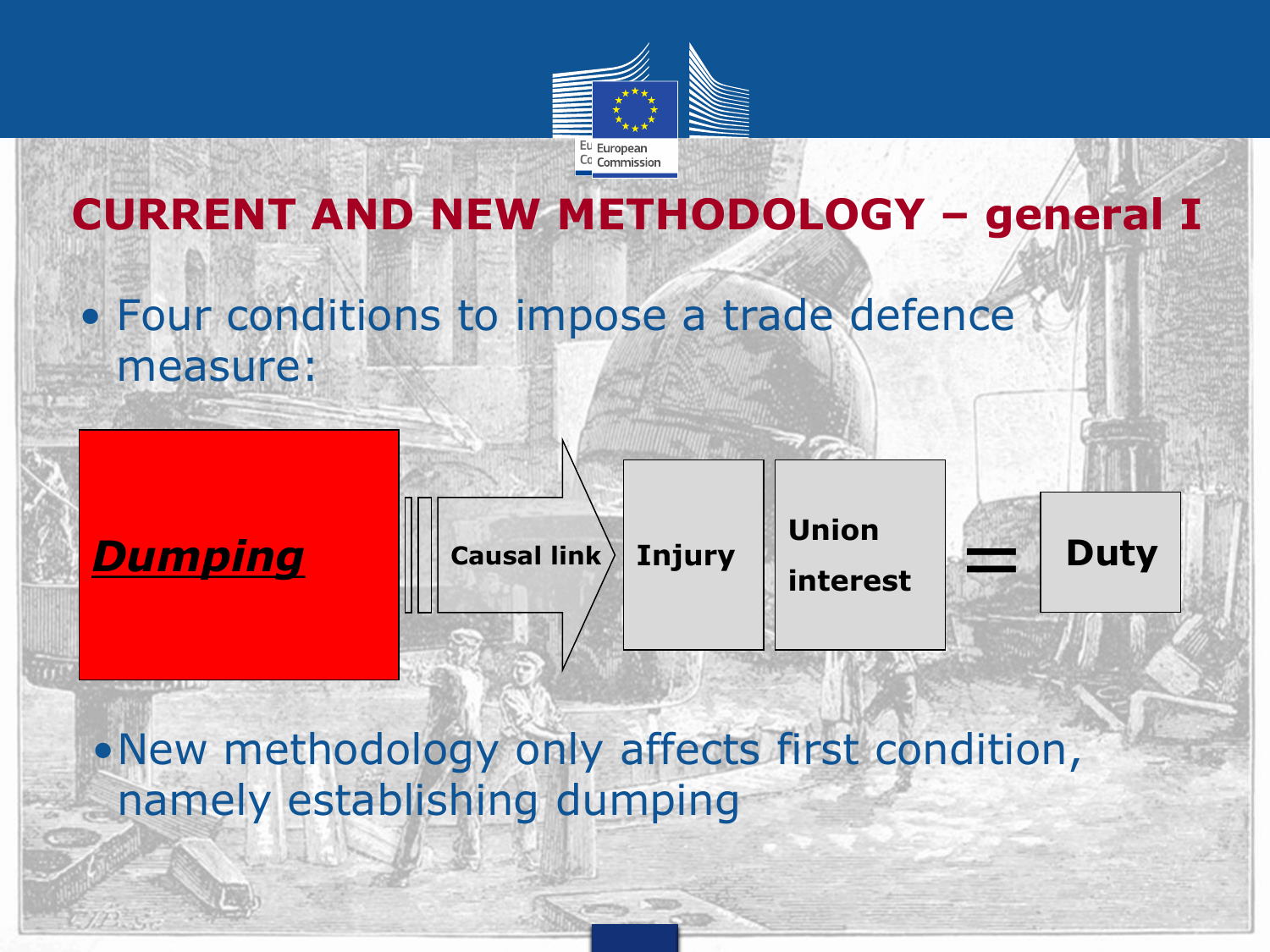

## •What is dumping? *Normal value* **Export price** *Dumping* **CURRENT AND NEW METHODOLOGY – general II**

## •*Current methodology:*

• To establish normal value (and hence dumping), prices and costs in a non-market economy country automatically discarded and analogue country methodology applied

## •*New methodology:*

• Distortions in a third country (e.g. China) to be identified and if significant, normal value to be determined on the basis of undistorted costs

7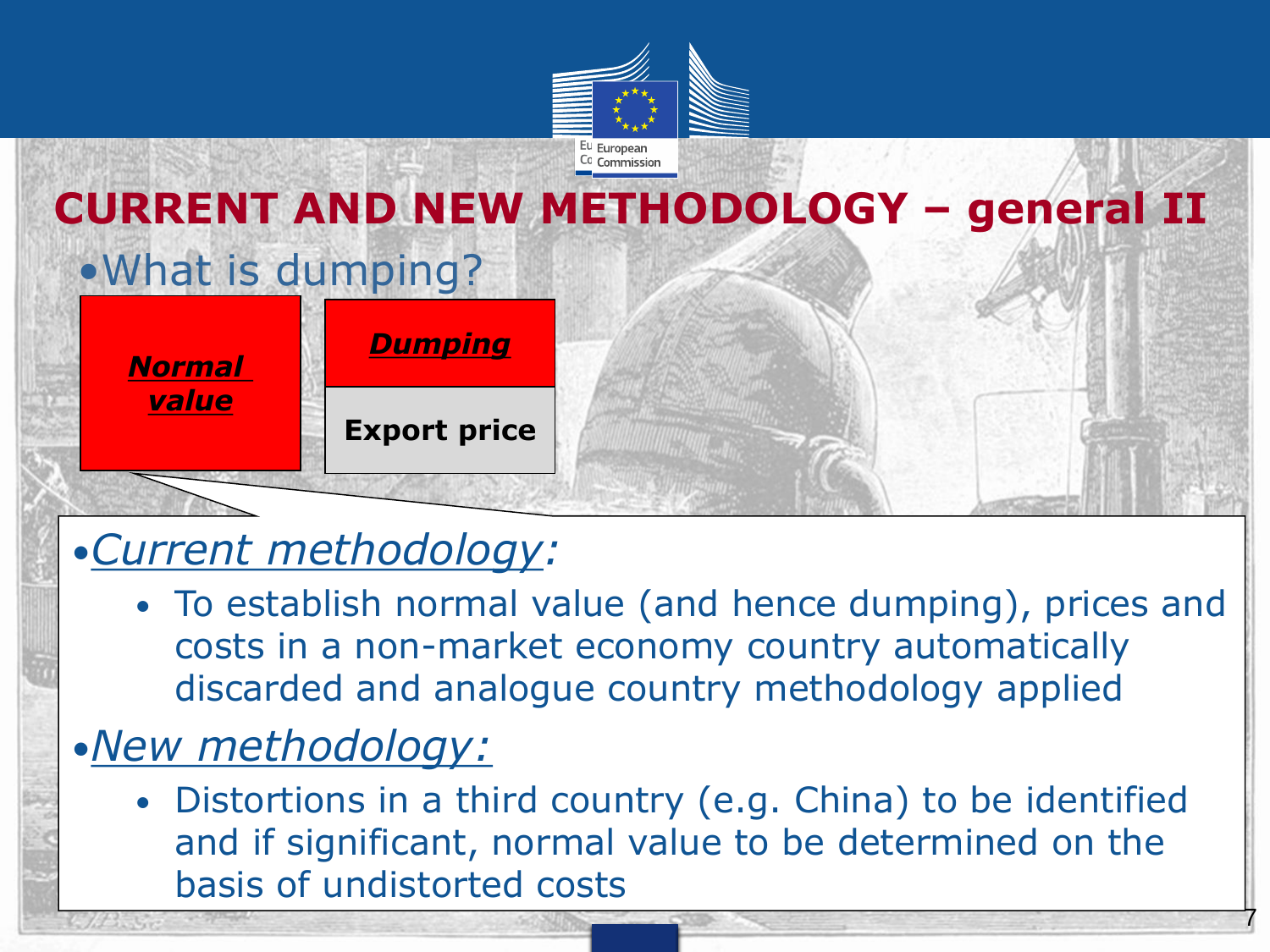

## **CURRENT AND NEW METHODOLOGY– general III**

## • **Criteria to establish distortions:**

- Absence of market forces due to government interventions such as
	- ownership, control and policy supervision of state authorities
	- state presence in firms allowing the state to interfere with respect to prices and costs
	- access to finance being granted by institutions implementing public policy objectives
	- public policies or measures discriminating in favour of domestic suppliers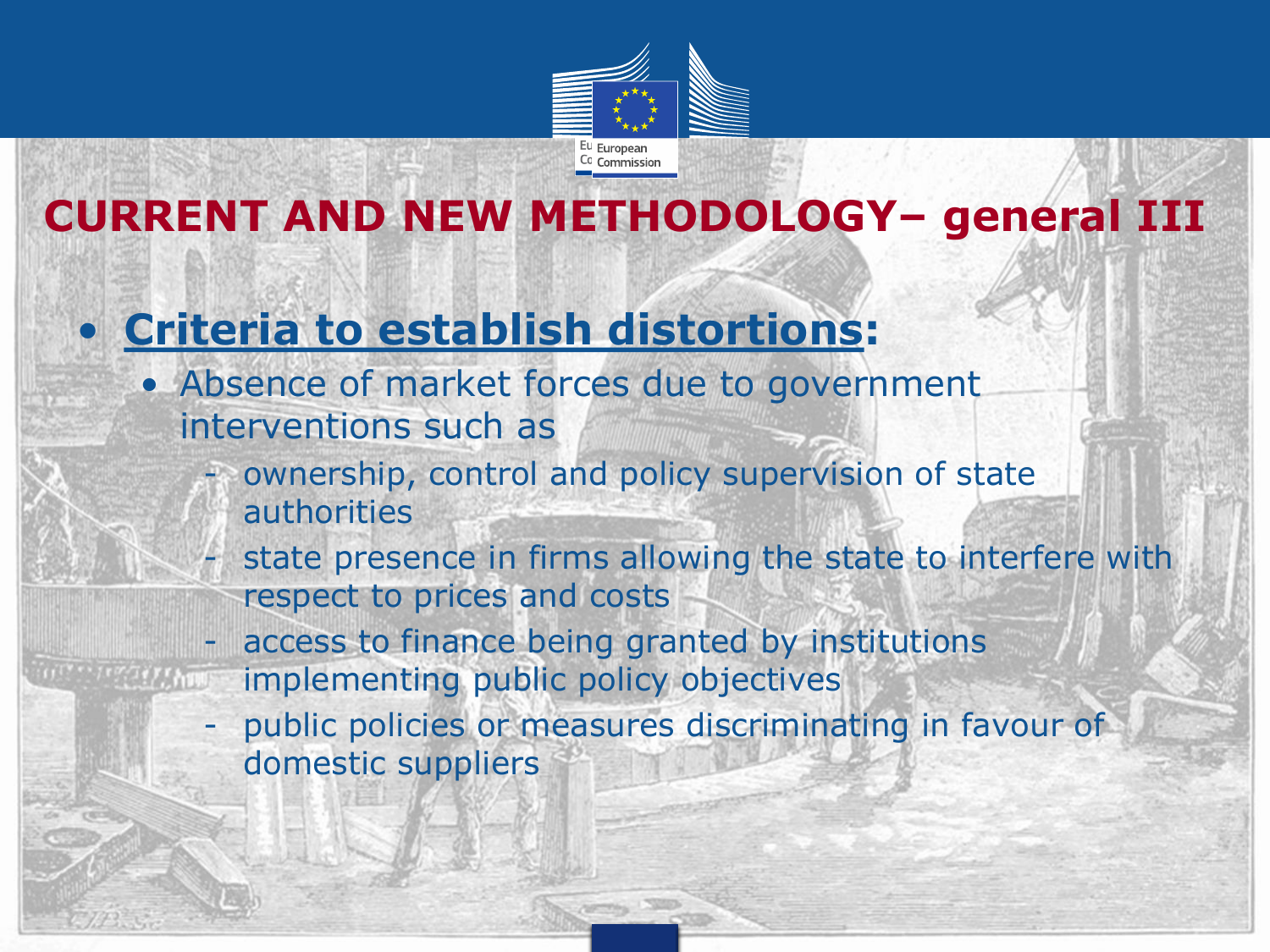

## **REPORTS – IDENTIFYING DISTORTIONS**

- Report will be prepared by the Commission and will be updated as appropriate
- Report will be made public
- Burden of proof for EU industry comparable to present system: industry can rely on report for complaint
- In subsequent AD investigation, exporters or exporting country gvt. can contest the distortions identified in the report – adversarial procedure • In the absence of a report, other sources can be used to demonstrate the existence of distortions

provided and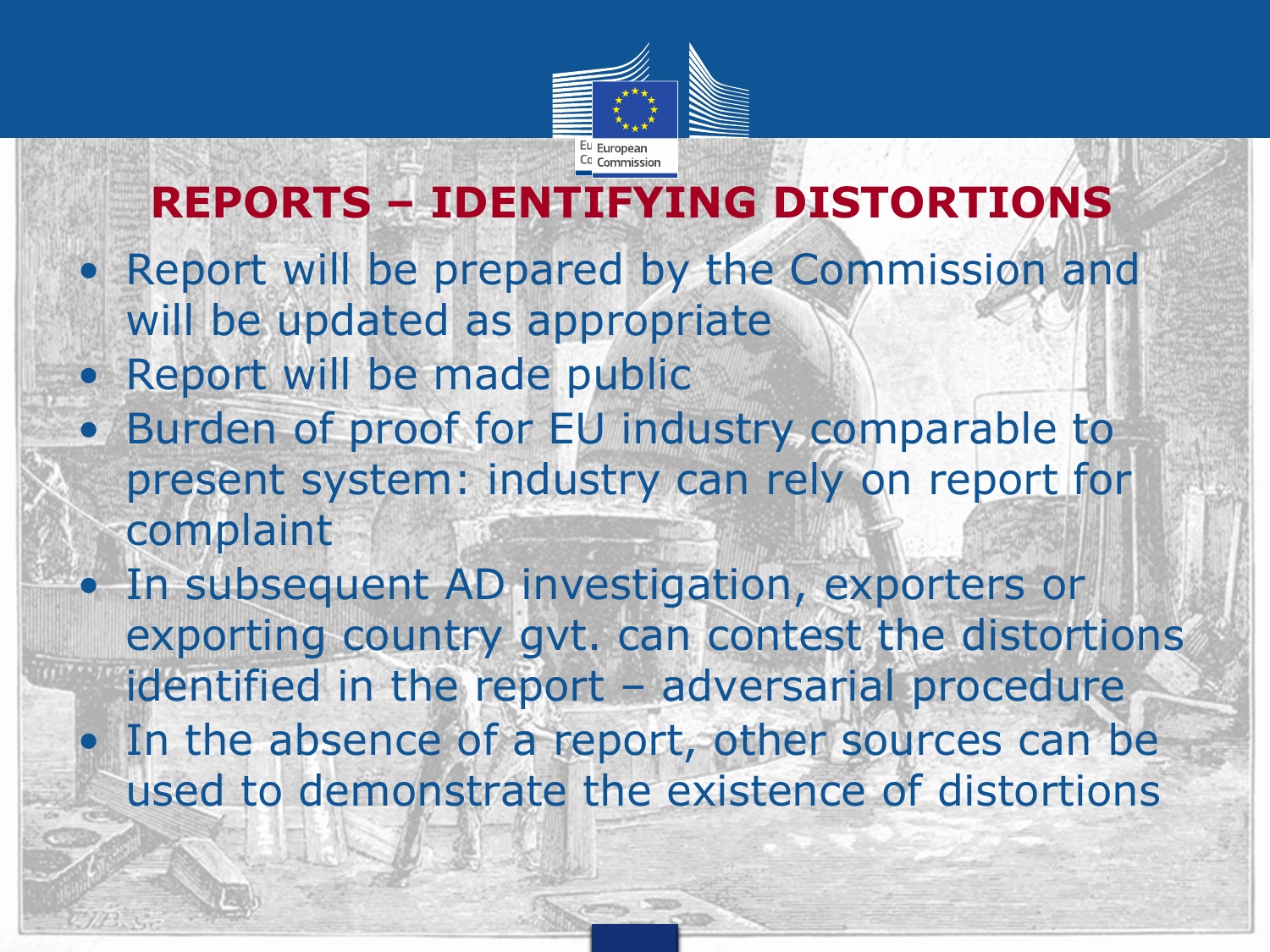

### **AN EFFECTIVE AND RESPONSIBLE TRADE POLICY – FOCUS on "Tackling the causes of global overcapacity"**

EC is tackling the causes of global overcapacity through bilateral and multilateral outreach, including through intensified dialogue with:

- the EU's main partners, such as China, Japan, India, Russia, Turkey and the United States

- in relevant international fora such as the OECD G7 (conclusions of G7 Summit of 26-27 May in Ise-Shima, Japan) and the G20 (Global Forum)

*1.d*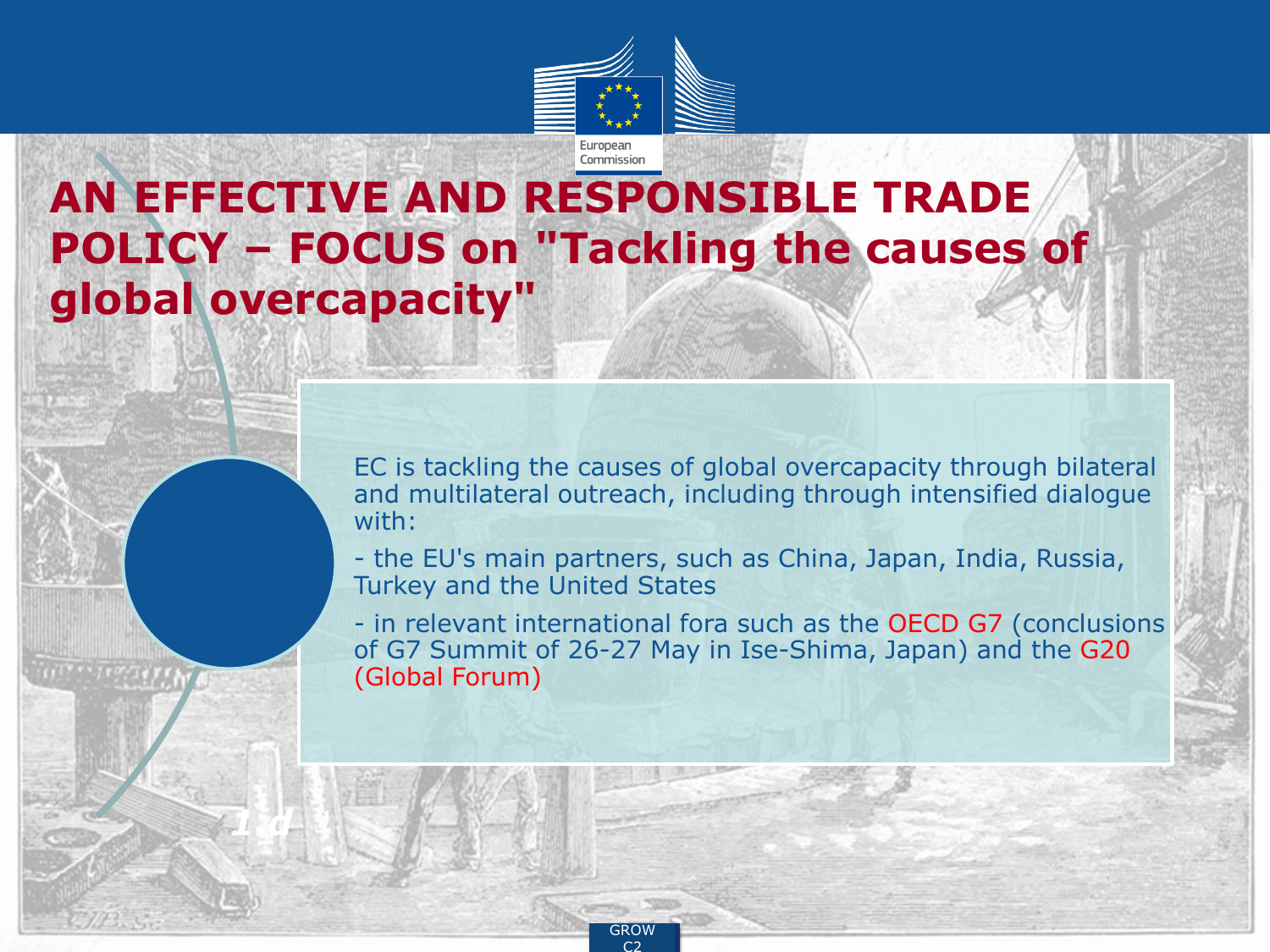

## **2) INVESTING TODAY IN A MODERNISED AND SUSTAINABLE STEEL INDUSTRY (a)**

**Global steel demand 2015 - 1 499 million tonnes, -3.0% growth 2016 - 1 501 million tonnes, 0.2% growth 2017 - 1 509 million tonnes, 0.5% growth**

**T Global steel capacity 2015 – 2 368 million tonnes, 2016 – 2 403 million tonnes, 2017 – 2 419 million tonnes.**

> **ENTRY** GROW C2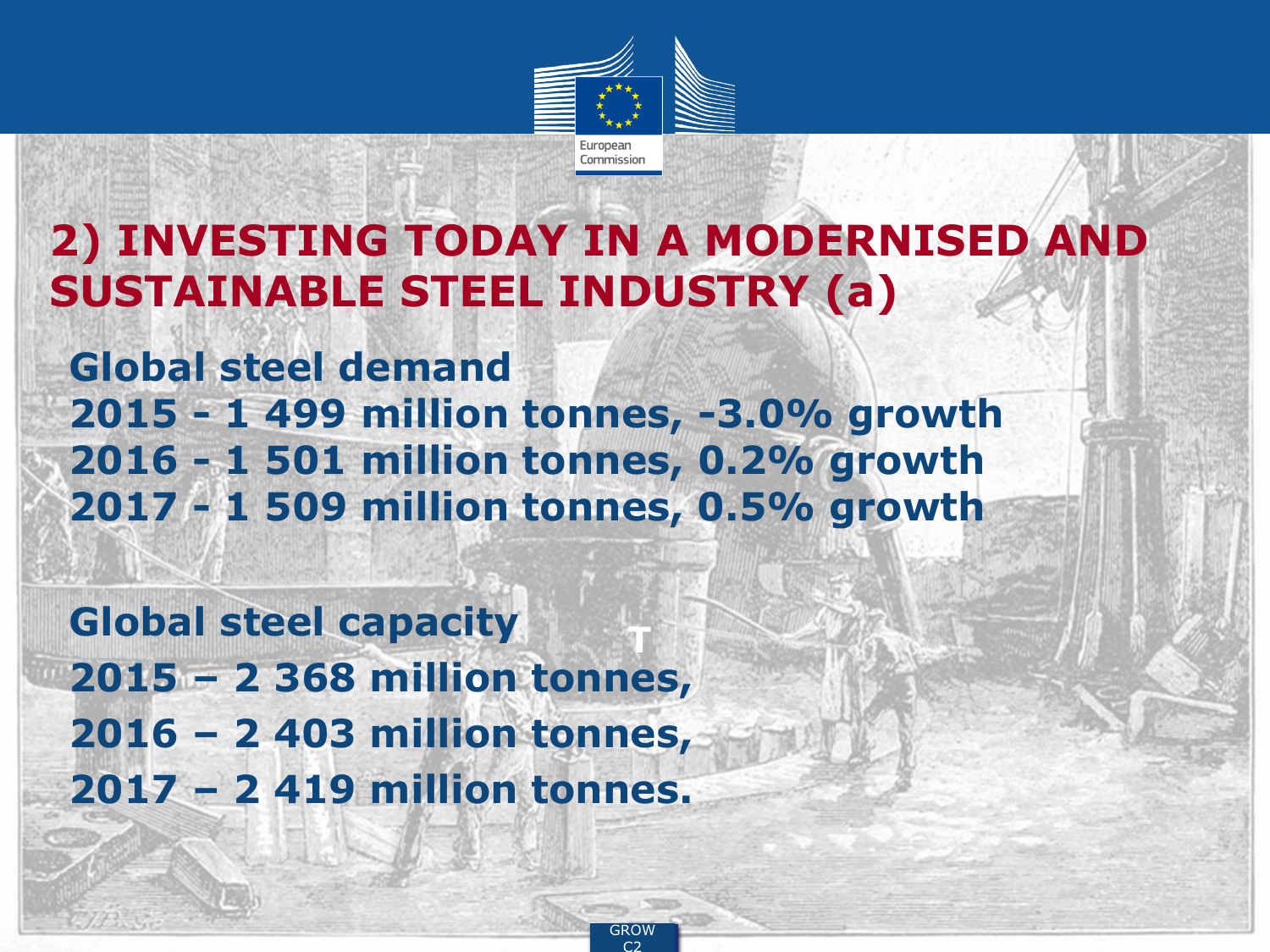

#### **TRADE IN SECONDARY RAW MATERIALS**

#### *A considerable amount of secondary raw materials leaves Europe and does not contribute directly to the circularity of the European economy*



**ENTR F3** 

#### **Raw Materials Scoreboard**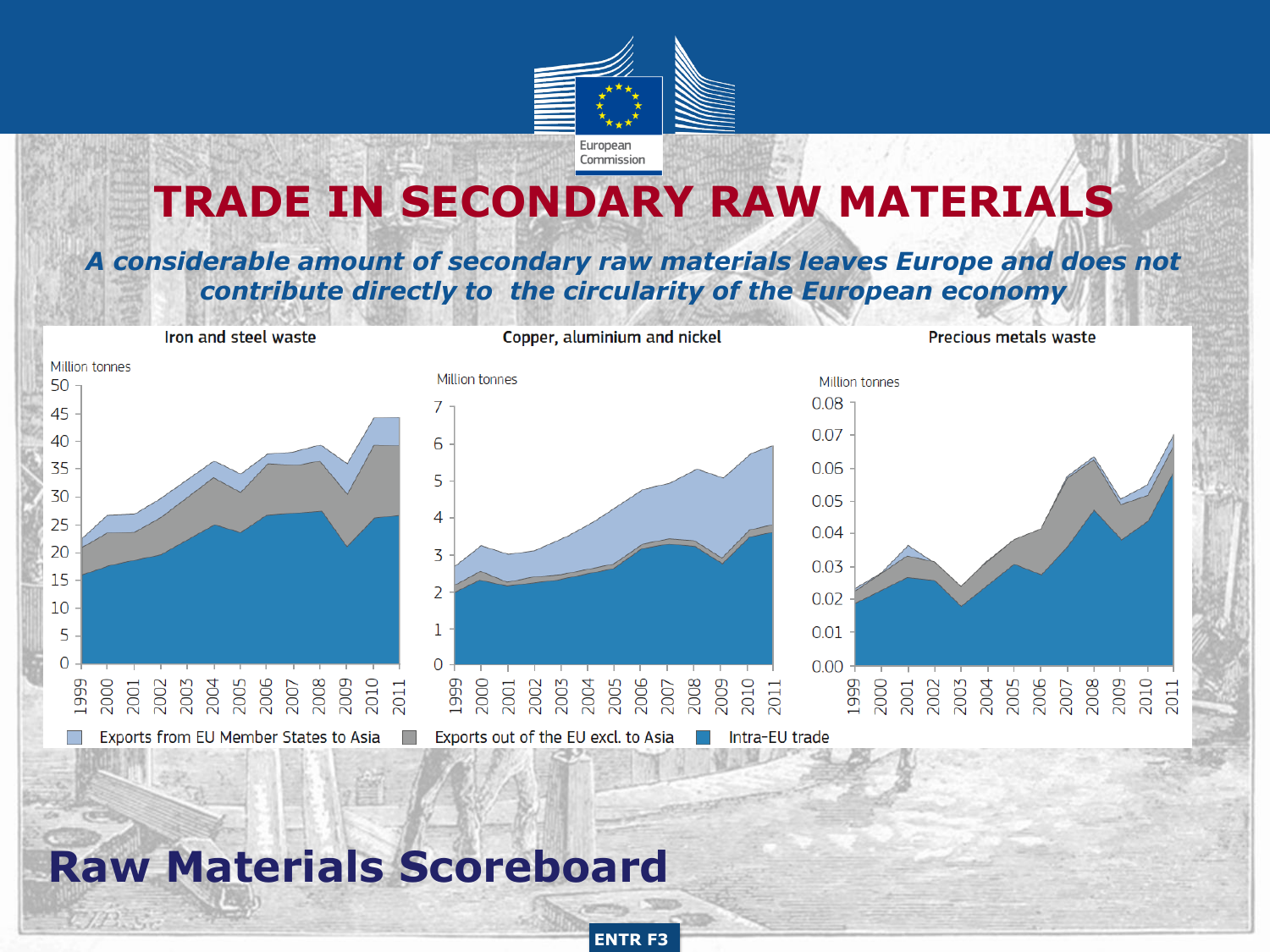

#### **TRADE IN SECONDARY RAW MATERIALS**

*Exports of secondary raw materials are much higher than imports*



**ENTR F3** 

**Raw Materials Scoreboard**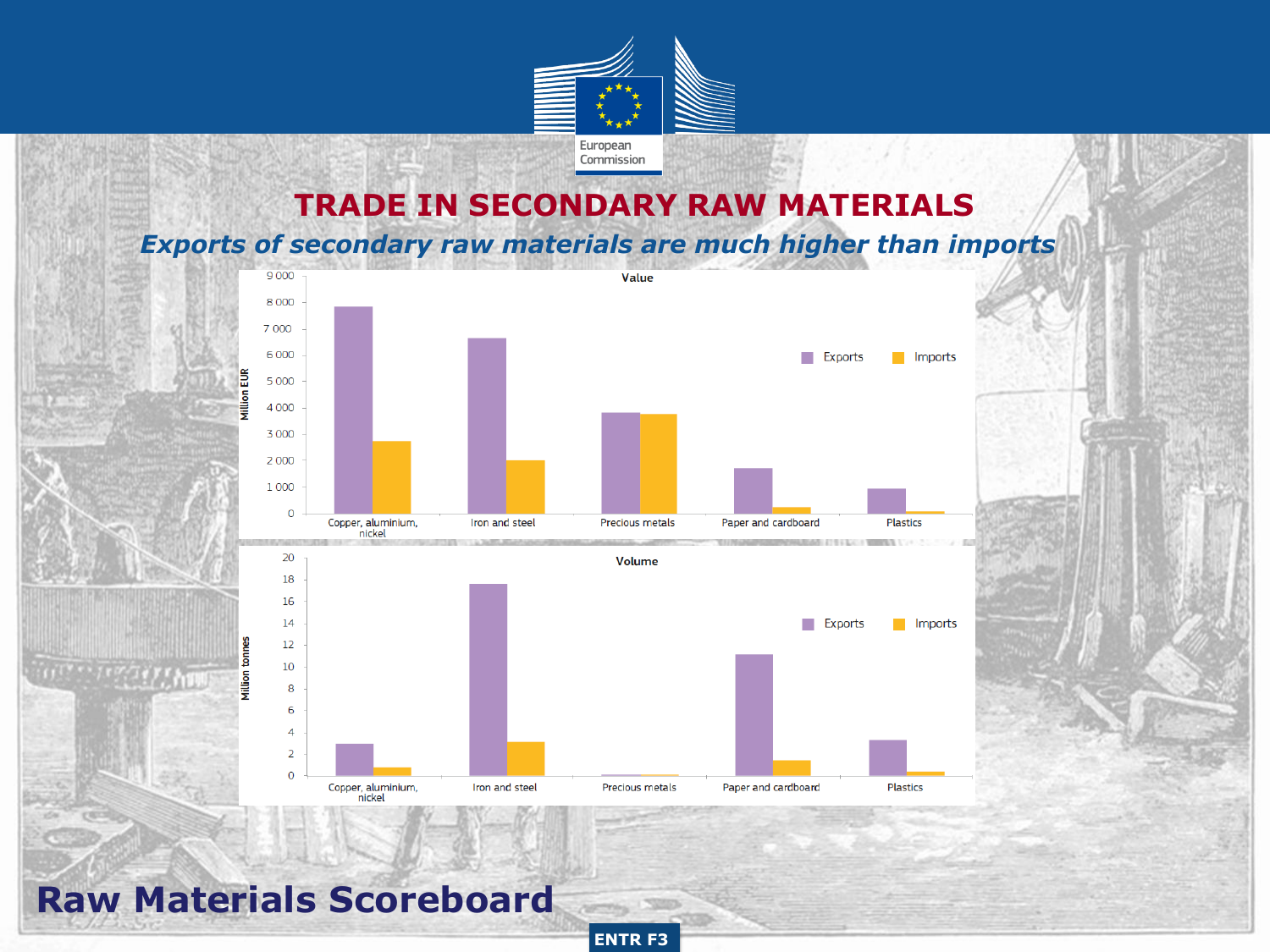

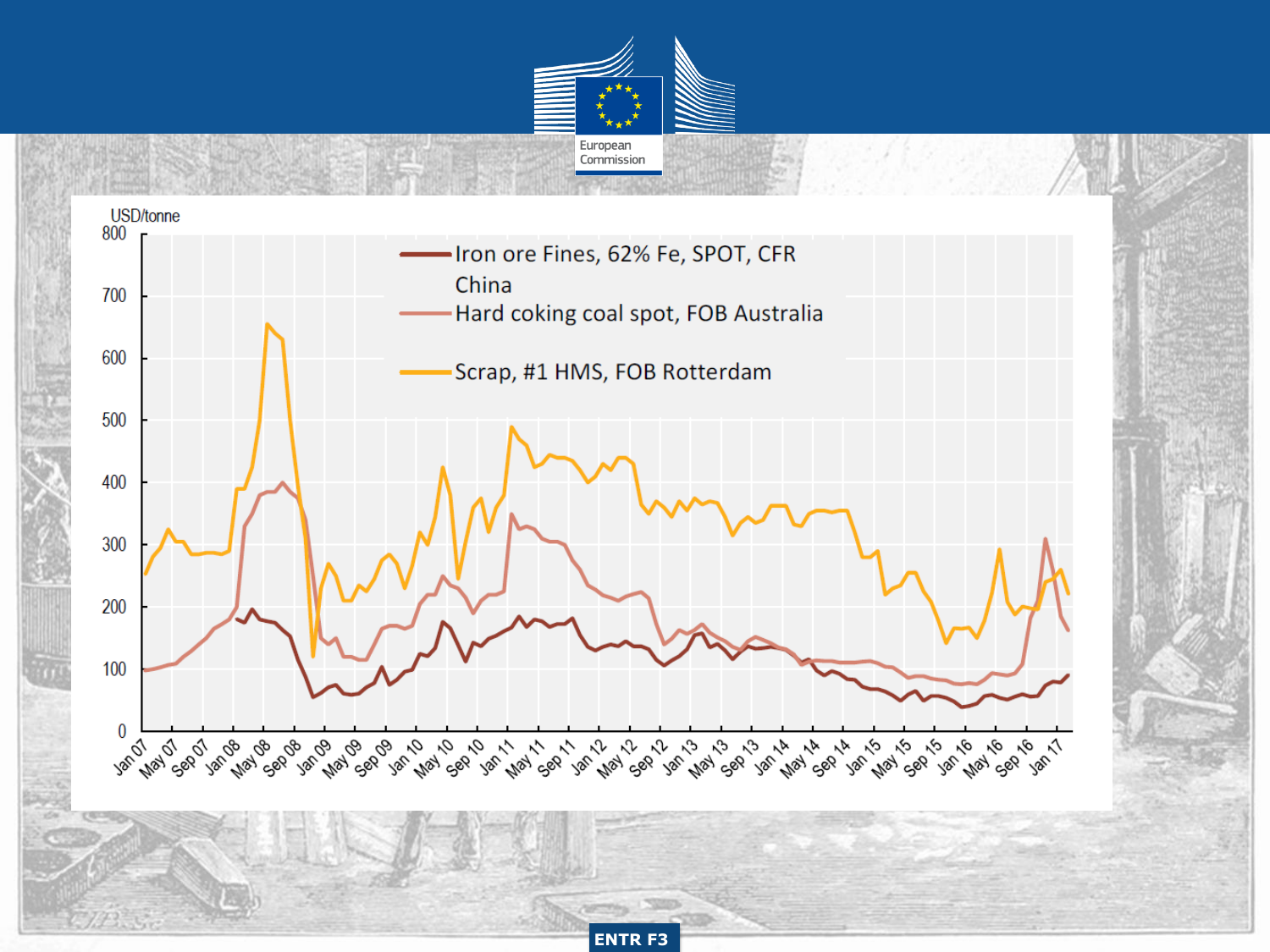

## **2) INVESTING TODAY IN A MODERNISED AND SUSTAINABLE STEEL INDUSTRY (b)**

Investments in future solutions and technologies for a more competitive industry instead of steelmaking capacity (EFSI+H2020 & ESIF; RFCS)

*2.b*

*2.a*

Investing in people (New Skills Agenda; EGF; EU; European social dialogue committees; ESF)

*2.c*

A modern competition policy for a strong European steel sector: EC encourages Member States to make best use of the modernised EU State aid framework! (state aid rules for R&D&I; ETS compensation guidelines)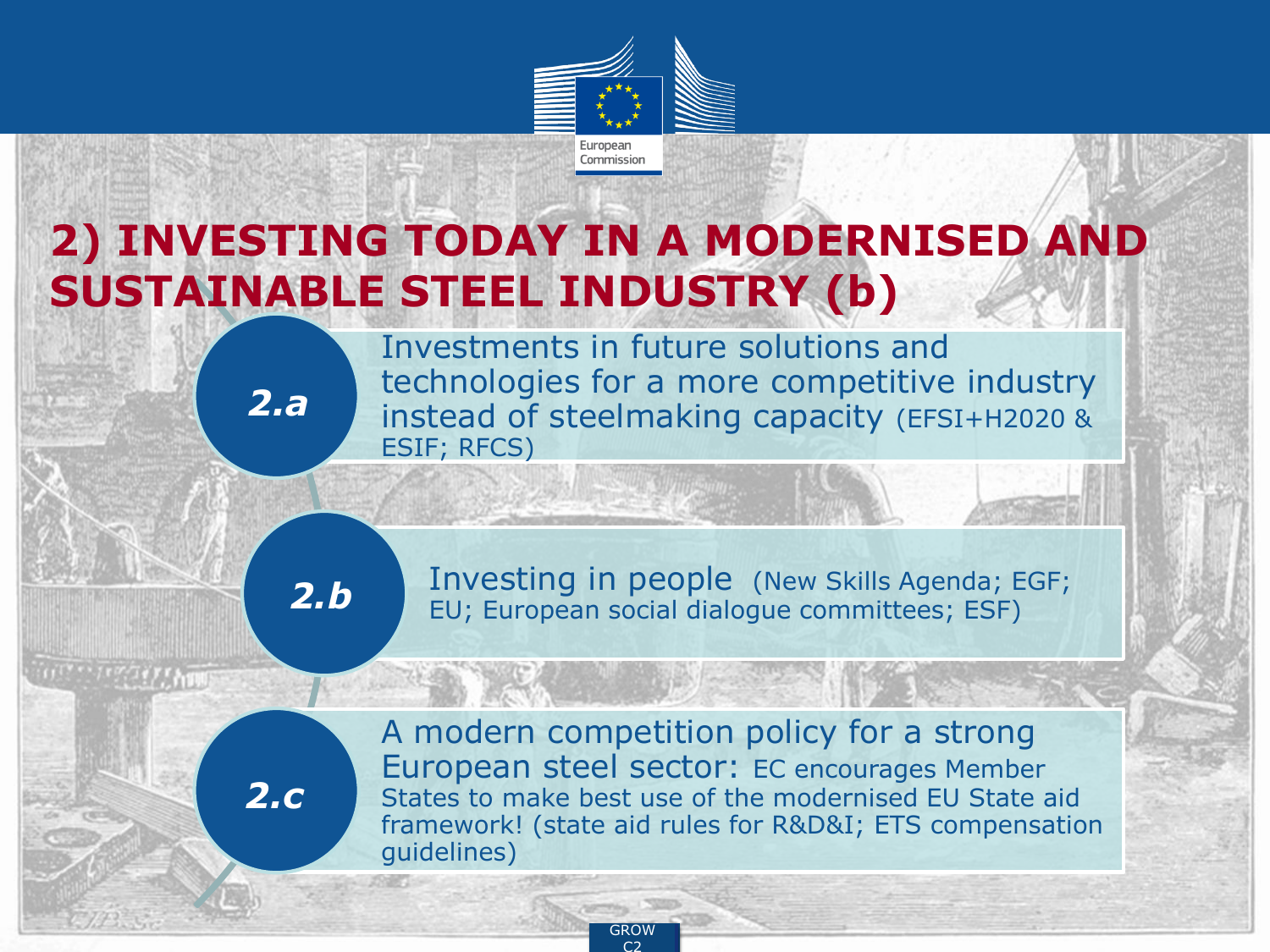

## **3) TURNING THE RESOURCE AND CLIMATE CHALLENGES INTO OPPORTUNITIES**

*3.a*

More competitive energy prices in EU MS (initiatives under Energy Union winter package adopted 30 Nov 2016 – EED, RED, EPBD, EMD, energy prices/costs report)

*3.b*

Revision of ETS (EC proposal; support to investments in innovation, i.e. CCU technology projects)

*3.c*

Circular Economy (increase waste recycling rates and sorting systems for construction and demolition waste; improve the functioning of the Extended Producer Responsibility schemes; incentivize industrial symbiosis; valorisation of by-products)

> **E**<br>C<sub>2</sub> C2